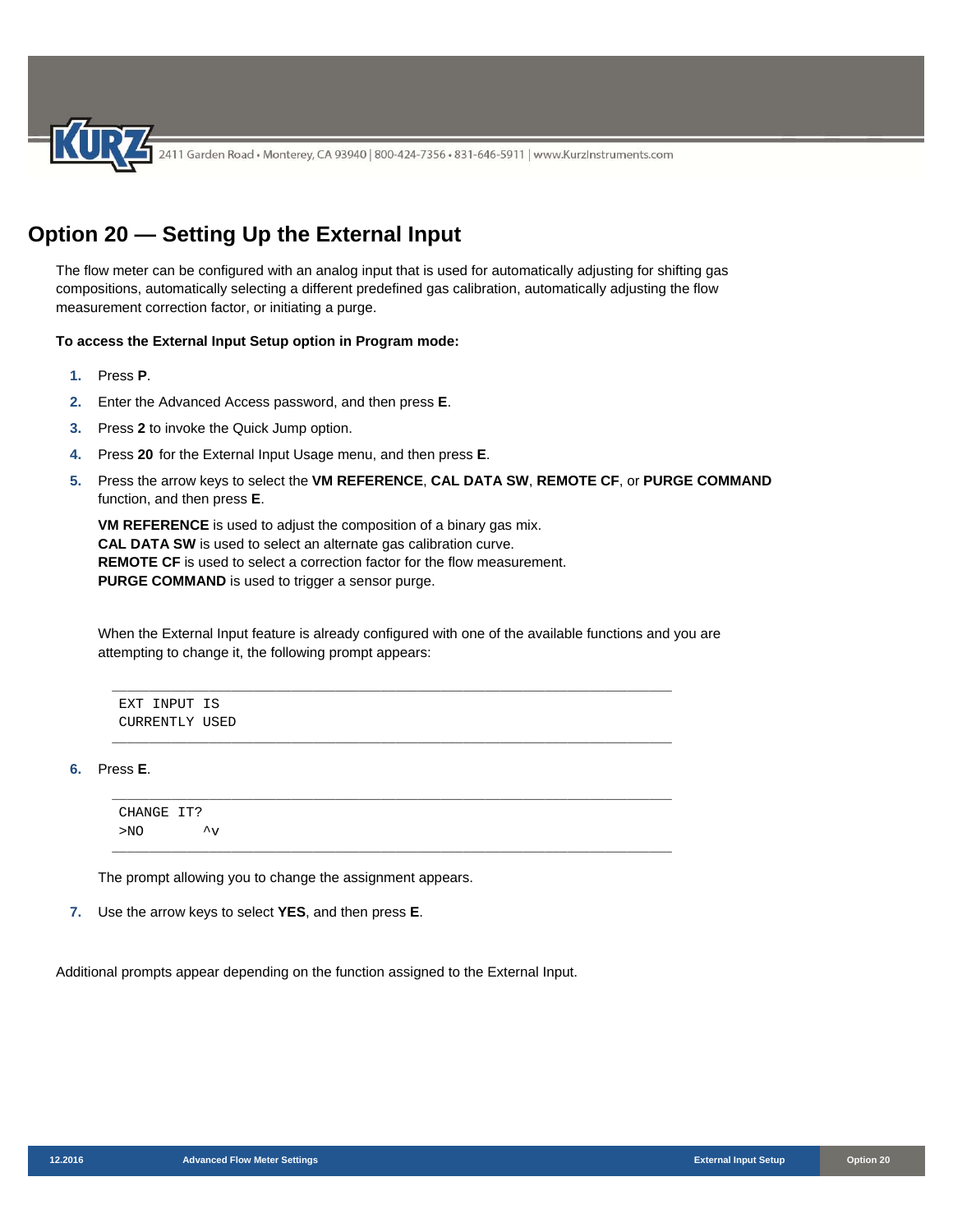# **VM Reference**

When using the shifting gas composition feature, the External Input Usage must be set to VM Reference.

\_\_\_\_\_\_\_\_\_\_\_\_\_\_\_\_\_\_\_\_\_\_\_\_\_\_\_\_\_\_\_\_\_\_\_\_\_\_\_\_\_\_\_\_\_\_\_\_\_\_\_\_\_\_\_\_\_\_\_\_\_\_\_\_\_\_\_\_\_\_\_\_\_\_\_

\_\_\_\_\_\_\_\_\_\_\_\_\_\_\_\_\_\_\_\_\_\_\_\_\_\_\_\_\_\_\_\_\_\_\_\_\_\_\_\_\_\_\_\_\_\_\_\_\_\_\_\_\_\_\_\_\_\_\_\_\_\_\_\_\_\_\_\_\_\_\_\_\_\_\_

\_\_\_\_\_\_\_\_\_\_\_\_\_\_\_\_\_\_\_\_\_\_\_\_\_\_\_\_\_\_\_\_\_\_\_\_\_\_\_\_\_\_\_\_\_\_\_\_\_\_\_\_\_\_\_\_\_\_\_\_\_\_\_\_\_\_\_\_\_\_\_\_\_\_\_

\_\_\_\_\_\_\_\_\_\_\_\_\_\_\_\_\_\_\_\_\_\_\_\_\_\_\_\_\_\_\_\_\_\_\_\_\_\_\_\_\_\_\_\_\_\_\_\_\_\_\_\_\_\_\_\_\_\_\_\_\_\_\_\_\_\_\_\_\_\_\_\_\_\_\_

\_\_\_\_\_\_\_\_\_\_\_\_\_\_\_\_\_\_\_\_\_\_\_\_\_\_\_\_\_\_\_\_\_\_\_\_\_\_\_\_\_\_\_\_\_\_\_\_\_\_\_\_\_\_\_\_\_\_\_\_\_\_\_\_\_\_\_\_\_\_\_\_\_\_\_

\_\_\_\_\_\_\_\_\_\_\_\_\_\_\_\_\_\_\_\_\_\_\_\_\_\_\_\_\_\_\_\_\_\_\_\_\_\_\_\_\_\_\_\_\_\_\_\_\_\_\_\_\_\_\_\_\_\_\_\_\_\_\_\_\_\_\_\_\_\_\_\_\_\_\_

### **To access the External Input Setup option in Program mode:**

- **1.** Press **P**.
- **2.** Enter the Advanced Access password, and then press **E**.
- **3.** Press **2** to invoke the Quick Jump option.
- **4.** Press **20** for the External Input Usage menu, and then press **E**.

```
EXT INPUT USAGE 
>VM REEFERENCE ^v
```
**5.** Select **VM REFERENCE**, and then press **E**.

The prompt for linearizing the scale unit of the 4-20mA signal appears.

```
___________________________________________________________________________ 
SCALE UNIT 
>\frac{6}{6}___________________________________________________________________________
```
**6.** Enter the scale unit as a percentage by pressing **1** until **%** appears, and then press **E**.

SCALE UNIT >0%

The prompt for the percent value equivalent to the 4mA signal appears.

**7.** Enter **0%**, and then press **E**.

The prompt for the percent value equivalent to the 20mA signal appears.

```
SCALE UNIT 
>100%
```
**8.** Enter **100%**, and then press **E**.

The prompt returns to the main Program prompt.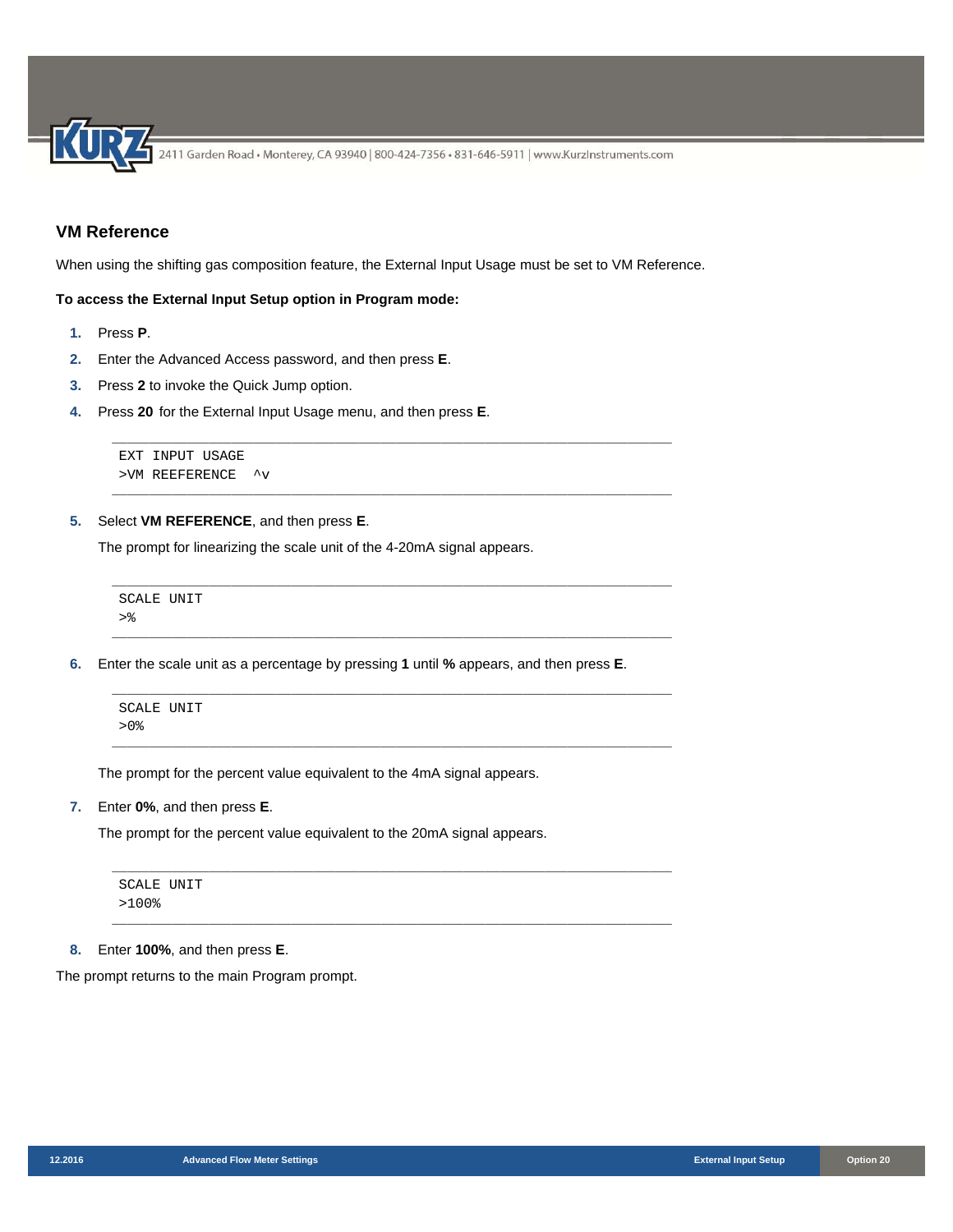# **Calibration Data SW**

When using the multiple calibration curve feature, the External Input Usage must be set to CAL DATA SW.

#### **To access the External Input Setup option in Program mode:**

- **1.** Press **P**.
- **2.** Enter the Advanced Access password, and then press **E**.
- **3.** Press **2** to invoke the Quick Jump option.
- **4.** Press **20** for the External Input Usage menu, and then press **E**.
- **5.** Select **CAL DATA SW**.

The prompt returns to the main Program prompt.

# **Remote CF**

When using the Remote Correction Factor feature, the External Input Usage is set to REMOTE CF.

#### **To access the External Input Setup option in Program mode:**

- **1.** Press **P**.
- **2.** Enter the Advanced Access password, and then press **E**.
- **3.** Press **2** to invoke the Quick Jump option.
- **4.** Press **20** for the External Input Usage menu, and then press **E**.
- **5.** When you select **REMOTE CF**, the following prompt appears:

SCALE UNIT >SFPM \_\_\_\_\_\_\_\_\_\_\_\_\_\_\_\_\_\_\_\_\_\_\_\_\_\_\_\_\_\_\_\_\_\_\_\_\_\_\_\_\_\_\_\_\_\_\_\_\_\_\_\_\_\_\_\_\_\_\_\_\_\_\_\_\_\_\_\_\_\_\_\_\_\_\_

\_\_\_\_\_\_\_\_\_\_\_\_\_\_\_\_\_\_\_\_\_\_\_\_\_\_\_\_\_\_\_\_\_\_\_\_\_\_\_\_\_\_\_\_\_\_\_\_\_\_\_\_\_\_\_\_\_\_\_\_\_\_\_\_\_\_\_\_\_\_\_\_\_\_\_

\_\_\_\_\_\_\_\_\_\_\_\_\_\_\_\_\_\_\_\_\_\_\_\_\_\_\_\_\_\_\_\_\_\_\_\_\_\_\_\_\_\_\_\_\_\_\_\_\_\_\_\_\_\_\_\_\_\_\_\_\_\_\_\_\_\_\_\_\_\_\_\_\_\_\_

\_\_\_\_\_\_\_\_\_\_\_\_\_\_\_\_\_\_\_\_\_\_\_\_\_\_\_\_\_\_\_\_\_\_\_\_\_\_\_\_\_\_\_\_\_\_\_\_\_\_\_\_\_\_\_\_\_\_\_\_\_\_\_\_\_\_\_\_\_\_\_\_\_\_\_

The Scale Units appears.

**6.** Press **E**.

INPUT VAL AT 4mA >0.00000000 SFPM

The prompt for the 4mA input value appears. The 4mA value prompt sets the minimum value for the flow rate or velocity units.